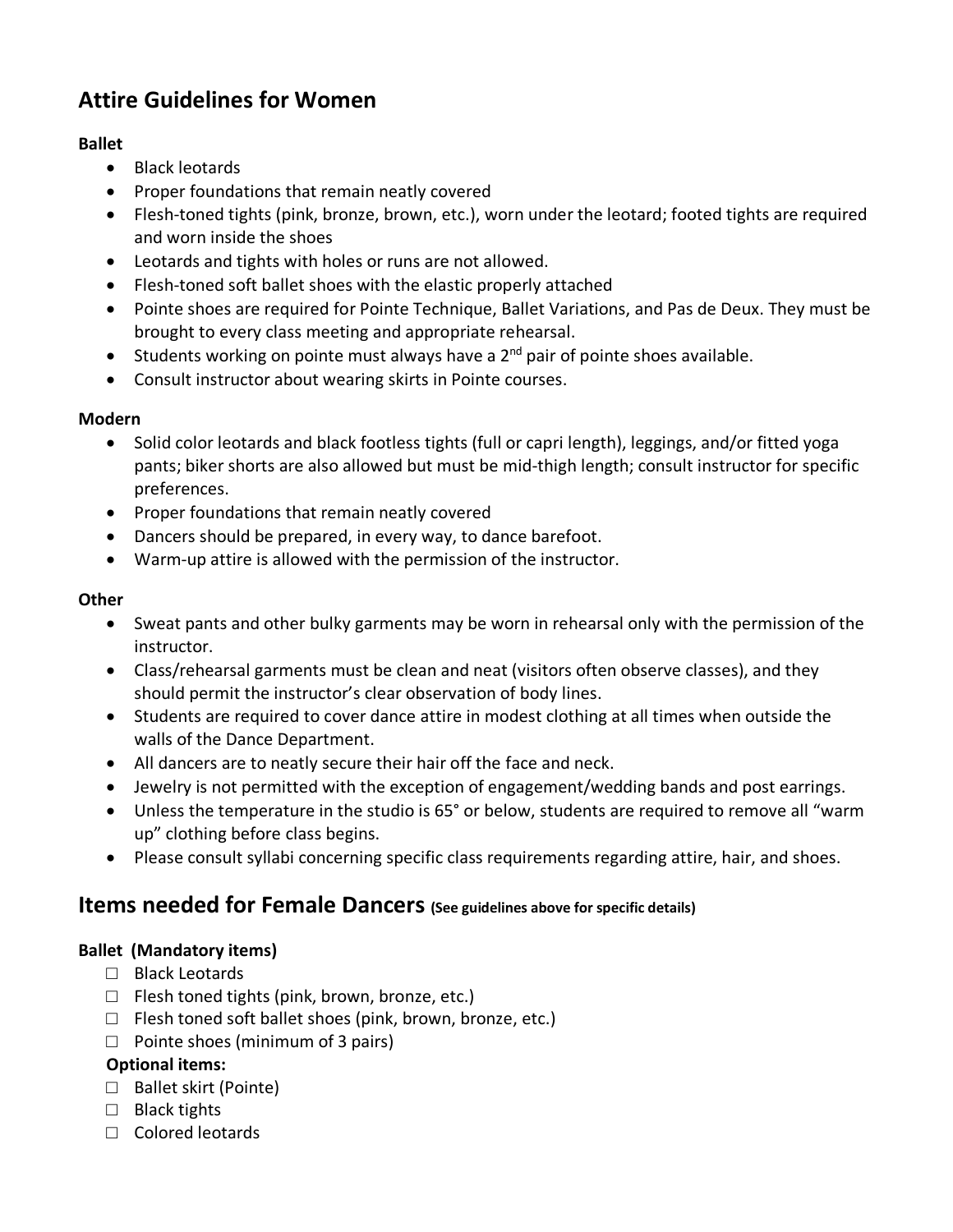### **Modern**

- □ Solid color leotards
- $\Box$  Black footless tights, leggings, or fitted yoga pants
- $\Box$  Biker shorts (permitted in some courses)

### **Other items required of all dancers**

- $\Box$  Nude leotard (clear removable straps preferred)
- □ Nude bra
- $\Box$  Neat pair of pink canvas ballet shoes
- □ Makeup kit
- $\Box$  Black jazz shoes (only needed if taking a Jazz course)

## **Attire Guidelines for Men**

### **Ballet**

- Black tights (no runs or holes are allowed)
- A snug black or white T-shirt or leotard (worn under tights)
- Dance Belt (one black, one nude)
- Waist band or belt to hold up tights
- Black soft ballet shoes with elastics appropriately attached

#### **Modern**

- Snug solid color t-shirts
- Footless tights or leggings (make sure that the garments are of the appropriate size and quality so they do not appear sheer while wearing)
- Yoga pants or biker shorts (shorts must be at least mid-thigh length)
- Dancers should be prepared, in every way, to dance barefoot.
- Warm-up attire is allowed with the permission of the instructor.

## **Other**

- Sweat pants and other bulky garments may be worn in rehearsal only with the permission of the instructor.
- Class/rehearsal garments must be clean and neat (visitors often observe classes), and they should permit the instructor's clear observation of body lines.
- Students are required to cover dance attire in modest clothing at all times when outside the walls of the dance department.
- All dancers are to neatly and appropriately secure their hair off the face and neck.
- Jewelry is not permitted with the exception of wedding bands and post earrings.
- Unless the temperature in the studio is 65° or below, students are required to remove all "warm up" clothing before class begins.
- Please consult syllabi concerning specific class requirements regarding attire, hair, and shoes.